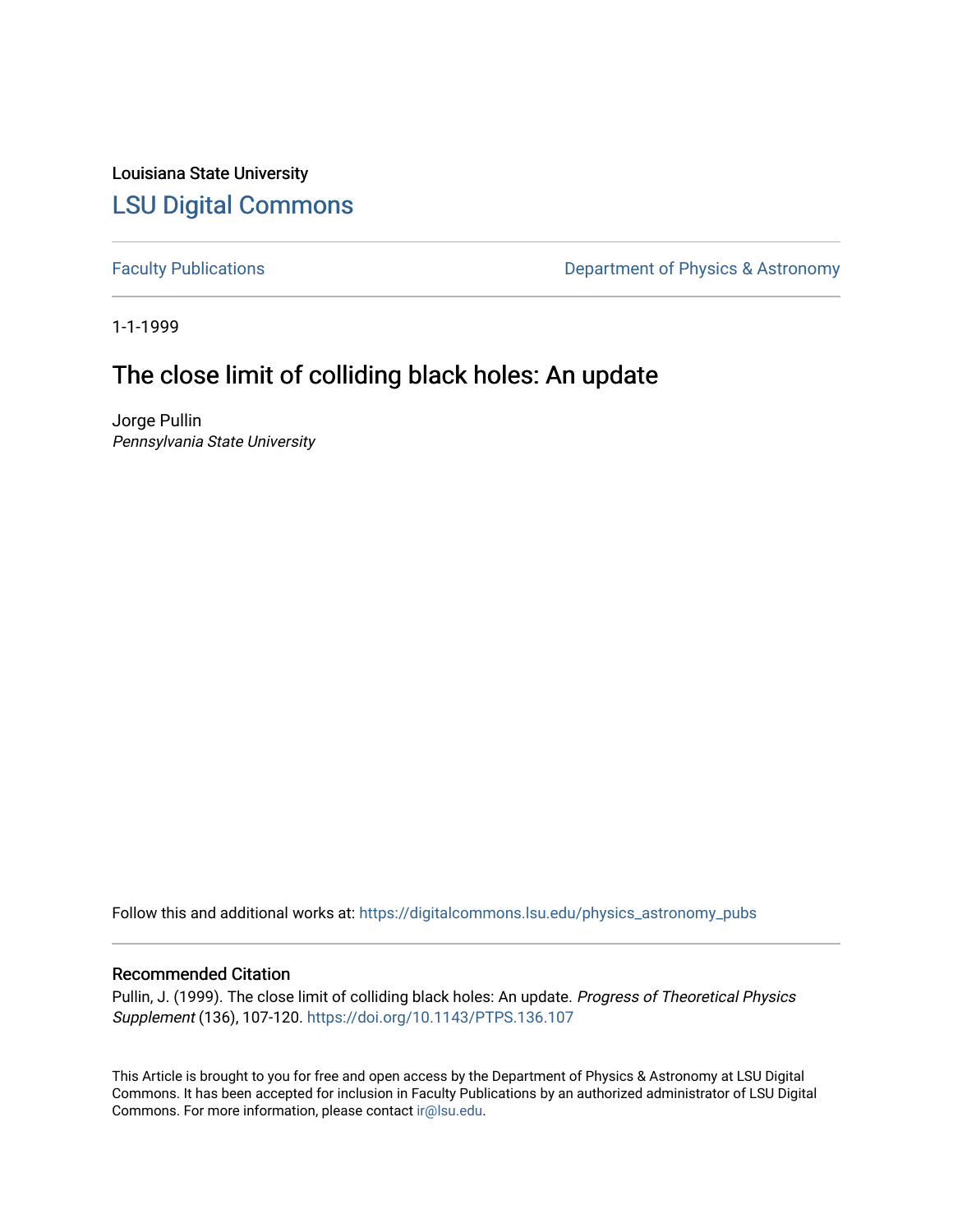## **The Close Limit of Colliding Black Holes: An Update**

## Jorge PULLIN

*Center for Gravitational Physics and Geometry Department of Physics, The Pennsylvania State University 104 Davey Lab, University Park, PA 16802, USA*

#### (Received September 6, 1999)

This is the writeup of the talk I gave at the Yukawa International Symposium at Kyoto, Japan on June 29, 1999. The talk summarizes the present status of the close limit approximation for colliding black holes.

#### *§***1. Introduction**

#### 1.1. *The three regimes of a black hole collision*

The collision of binary black holes is one of the primary expected sources of gravitational waves to be detected by the broadband interferometric gravitational wave telescopes currently under construction, like the LIGO project in the US, the British/German GEO project, the TAMA project in Japan and the French/Italian VIRGO project.

A collision of two binary black holes can be divided into three distinct regimes. Initially, the black holes spiral around each other in quasi-Newtonian orbits. The radius of the orbits decrease due to the emission of gravitational radiation. Let us call this period the "inspiral" phase. The gravitational waves produced during this phase are well described by the post-Newtonian approximation. Notice that such an approximation does not provide a good description of the whole spacetime, since it breaks down close to each hole (to first approximation, the holes are singular point particles), but as long as the holes are far apart, this is not expected to be relevant from the point of view of the waveforms observed at infinity.∗) The gravitational waves from this phase of the collision correspond to a quasi-regular sinusoid whose frequency and amplitude increases with time as the holes start getting closer to each other, known as the "chirp". Good descriptions of this approximation applied to the binary black hole case and appropriate references can be found in Blanchet et al.<sup>2)</sup>

When the separation of the holes is around 10 to 12 times the mass of each individual holes, it is expected that the post-Newtonian approximation breaks down. It is not completely clear what is the extent of the breakdown, since the post-Newtonian approximation leads to an asymptotic perturbation series. In fact, attempts are currently being made to extend the validity of the domain of the approximation using Padé approximants.<sup>3)</sup> In any event, there will be a limiting separation of the holes such that if they are any closer, one cannot use the post-Newtonian approximation. The domain that starts at that point and continues up to the point in which the

<sup>∗</sup>) Technically, one can ignore the vicinity up to third order post-Newtonian level. 1)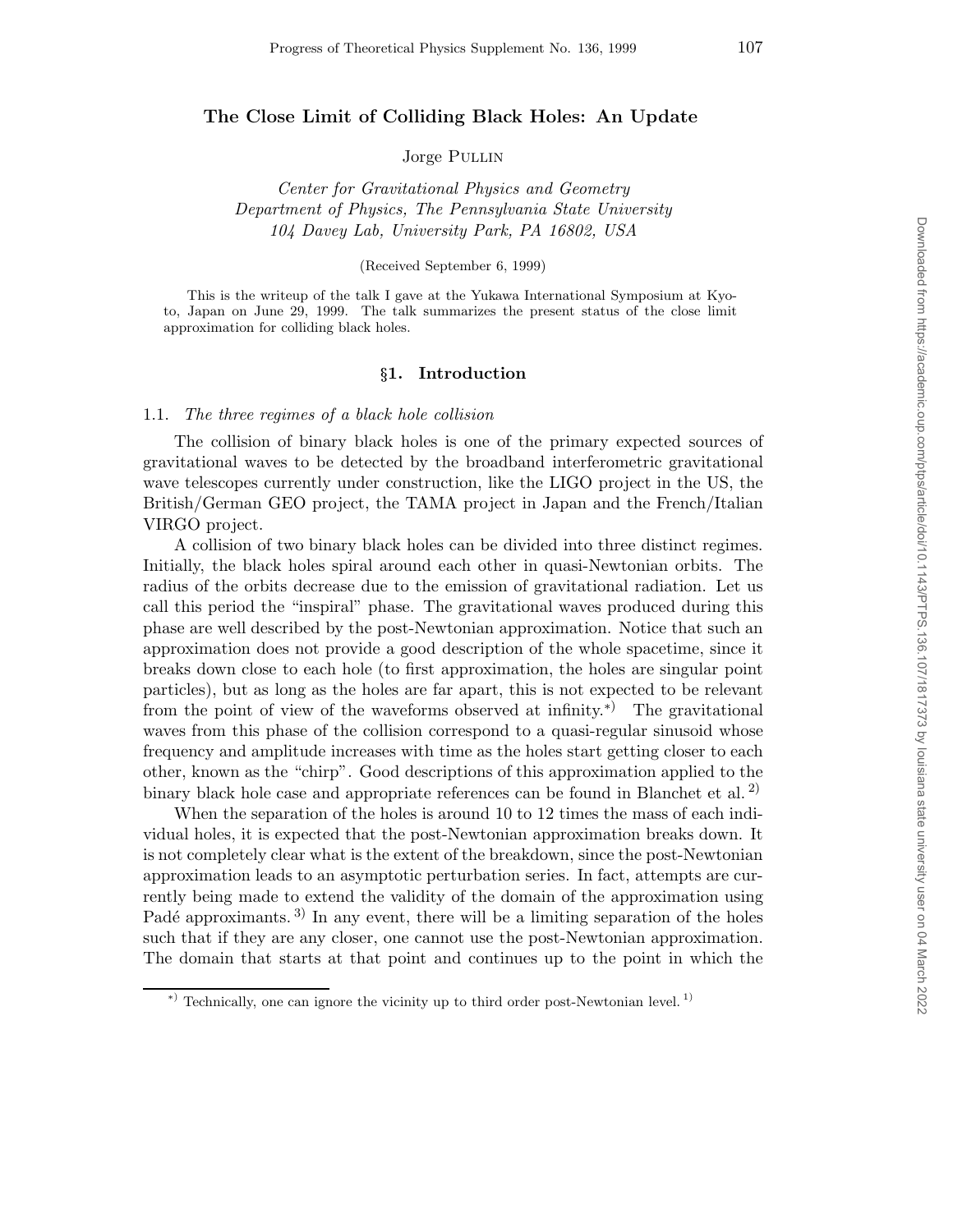black holes form a single black hole is expected to only be treatable by implementing the evolution of the Einstein equations numerically. This has proven to be a notoriously difficult problem. The state of the art of three dimensional simulations of black hole collisions is such that at present the codes can rarely evolve more than 30 or 40 in units of the final black hole mass. One would need at least two orders of magnitude more to be able to follow the black holes in the supposedly rapidly decaying orbit below 10  $m$  in separation. Given that additional resolution in 3D is very expensive, it is unlikely that the required increase will be obtained simply by using more powerful computers; new ideas appear to be needed.

Finally, when the black holes are close to each other, one can treat the problem as a single distorted black hole that "rings down" into equilibrium, evolving the distortions using perturbation theory. This is called the "close limit approximation" and will be the main subject of this talk.

## 1.2. *Why study the close limit?*

The study of the final ringdown can be approached with three different perspectives. All of them have their own appeal, so Iwill describe them in some detail:

a) *As a code check* Whenever we finally have available a three dimensional numerical code to integrate the Einstein equations for colliding holes, one could start the evolutions with the black holes close to each other.<sup>∗)</sup> The results should therefore coincide with those of the close limit approximation. This point of view has actually been pursued successfully in the head-on collisions. It turns out that even for this case the full numerical simulations have certain difficulties, and the close limit approximation can be used as a guiding principle to build numerical codes.  $5$ 

b) *To reach astrophysical conclusions* It is usually assumed that the ringdown waveforms play no role in gravitational wave detection. This assumption is based on the fact that expectations are that most black holes will occur in a mass range of a few solar masses. For such mass range, the ringdown occurs at too high a frequency to be detectable by interferometric detectors, whereas the inspiral phase sweeps the frequency range at which the detectors have the peak sensitivity. However, if the mass of the colliding holes is higher, the inspiral's frequency becomes too low to be detected whereas the ringdown is more easily detectable. In fact, given that larger masses also imply more radiated energy, these collisions become easier to detect (for a detailed discussion see the papers by Flanagan and  $\text{Hughes}^{6}$ ). In fact, for an optimal mass range of about 300 Solar masses these collisions could even be visible by the initial LIGO interferometers up to a distance of 200Mpc. In fact, they are likely to be the *only ones visible by the initial interferometer*. That such collisions might occur is not completely out of the question, given our current ignorance about the population of black holes. Recent suggestions  $^{7}$  that black holes in the significant mass range might exist only reinforce this possibility, although the existence of such holes is being currently debated. Even if one assumes that collisions like these take place, the detectability of ringdowns is technically more involved than that of the

 $*$ ) As the experience in head-on collisions shows  $\binom{4}{1}$  numerical codes can develop additional problems when the black holes are close, let us ignore this detail here, since these problems can usually be dealt with.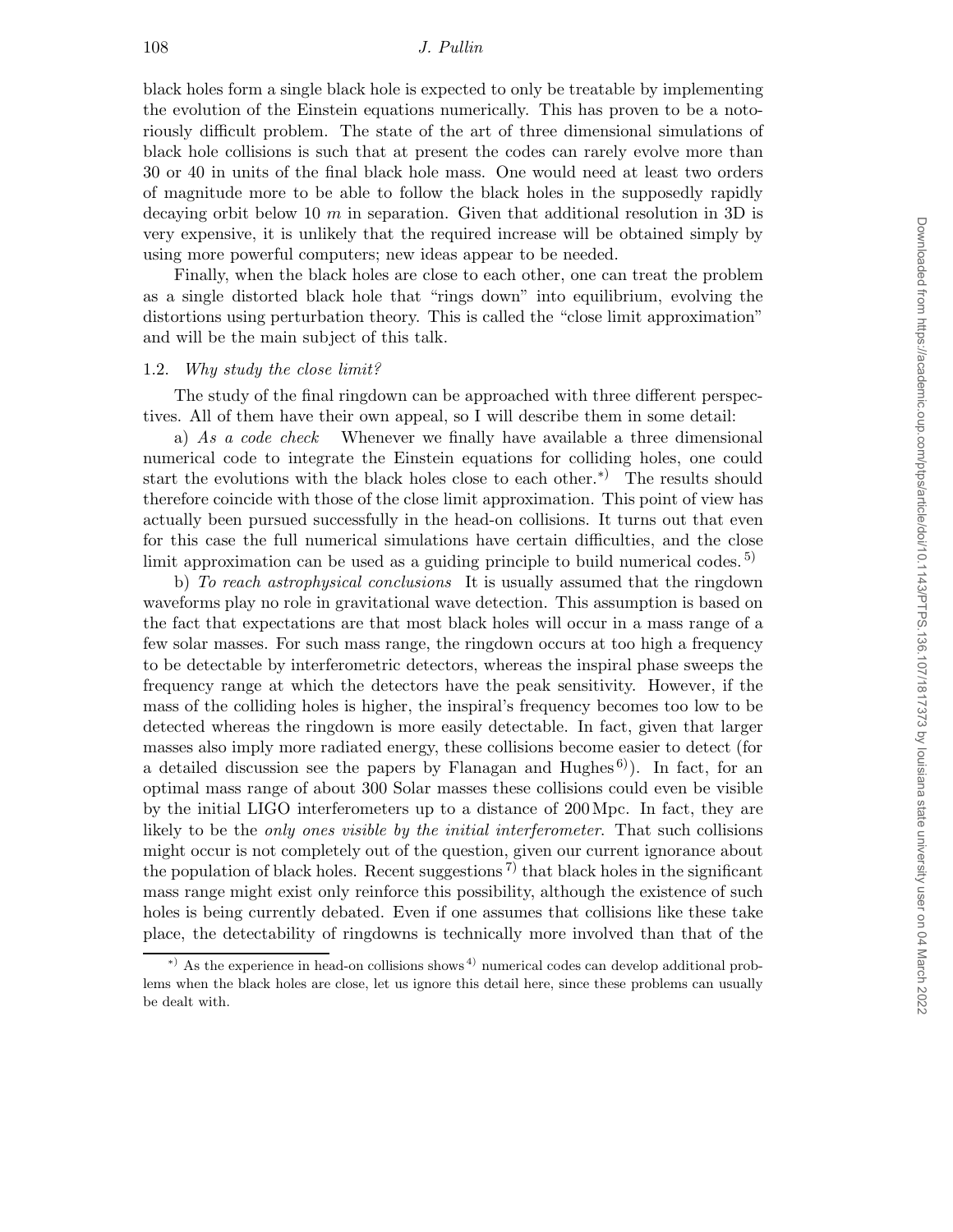inspiral (essentially since many noises in the detector look like ringdowns and also because template matching is hard since the ringdowns are short lived in terms of number of cycles of oscillation). Jolien Creighton discusses these issues in detail.<sup>8)</sup>

The main drawback of using the "close limit approach" in this context is that one does not have the appropriate initial data to start the problem. The initial data one would need to have "astrophysically meaningful" estimates of waveforms and radiated energies would correspond to the endpoint of a black hole merger. But this is precisely what we are unable to compute! The families of initial data for colliding black holes usually considered are not supposed to be physically realistic when one makes the separation parameters too small. This is essentially due to the fact that they are constructed via ad-hoc superpositions based on mathematical convenience. If one still insists on using them in the close regime (as we will do) one has to admit that the results will not have a definite physical justification. Our experience after trying several families of initial data is that the results (in terms of radiated energy) in the end rarely differ by more than a factor of order unity. Therefore — at the level of an art-form more than that of a scientific prediction —, one may be able to trust the results we present here physically as order of magnitude estimates. This is the point of view we will adopt from now on.

c) *To supplement numerical evolutions* If the state of the art of numerical relativity remains limited to few dozens of  $m$  in terms of the time length of the evolution, it would be useful to spend the precious three dimensional evolution time of the codes "coalescing" the holes rather than following the ringdown of a single formed hole. This approach has already been implemented in the case of collapse of disks by Abrahams, Shapiro and Teukolsky.<sup>9)</sup> This study used perturbations of Schwarzschild. Currently under study is the more general approach based on perturbations of Kerr for the case of colliding holes by Baker, Campanelli and Lousto (the "Lazarus/Zorro" project at the Albert Einstein Institute in Potsdam).

## 1.3. *Initial data*

To evolve a collision of black holes in the close limit one has to start with a given family of initial data. As we mentioned in the previous section, the physically correct initial data for close black holes arising from an inspiral and merger is not available. The usual families of initial data for binary black holes are obtained by ad-hoc mathematical prescriptions. We will discuss in this section some of the issues involved in such constructions. To have initial data for general relativity means to have a three dimensional spatial metric and an extrinsic curvature that solve the constraint equations of the initial value problem of general relativity, i.e., the " $G_{00}$ " and " $G_{0i}$ " components of the Einstein equations.

A popular method of constructing solutions for these equations is the Lichnerowicz-York conformal approach. In this approach one assumes that the three dimensional metric is conformally related to a given fixed metric. To simplify things, let us assume (as was done for instance by Bowen and York  $10$ ) that it is conformally flat. If in addition one assumes that the trace of the extrinsic curvature vanishes, the constraint equations are simplified significantly. The momentum constraint simply becomes the flat space divergence of a tensor that is up to a factor the extrinsic curva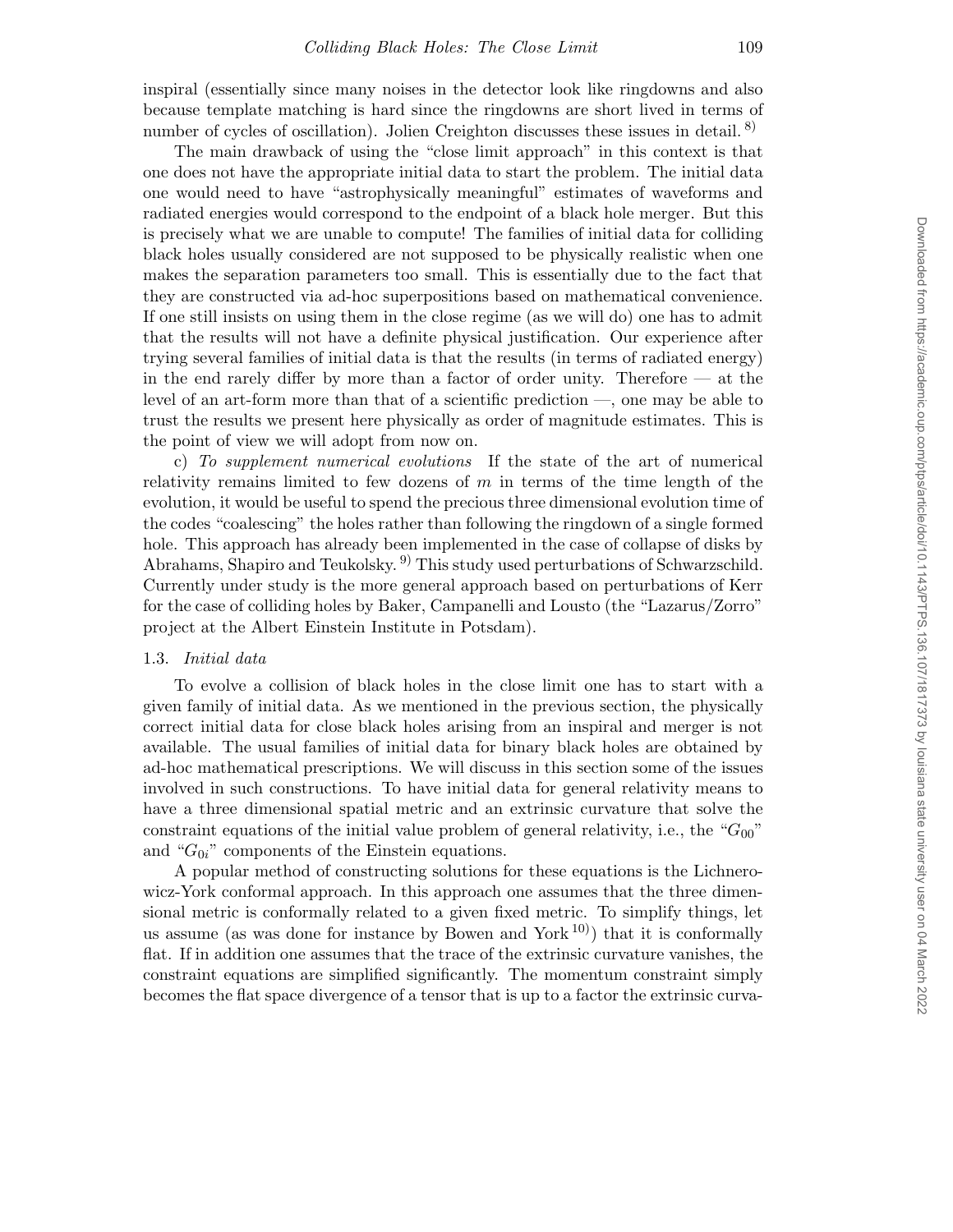ture, and the Hamiltonian constraint becomes an equation stating that the Laplacian of conformal factor is related to the square of the extrinsic curvature divided by the conformal factor to a given power.

The momentum constraint equations are easy to solve, and solutions were introduced by Bowen and York.  $10$  In this approach the tensor related to the extrinsic curvature completely determines the ADM momentum and angular momentum of the slice. The solutions constructed by Bowen and York depend on two vectors that coincide with the angular momentum and linear momentum of the slice.

One then is supposed to solve the remaining nonlinear elliptic equation for the conformal factor prescribing certain boundary conditions. This is usually achieved numerically, as discussed by Cook.<sup>11)</sup> Since the Bowen-York extrinsic curvatures are linear in the momentum (linear or angular), for slow moving (or rotating) holes, one can also seek approximate solutions for the conformal factor expanding in powers of the momentum. To zeroth order the solution simply corresponds to the vanishing of the Laplacian of the conformal factor. This is the same equation one would have for a time-symmetric situation  $(K_{ab} = 0)$ . Since solutions to this case with the topology of two holes are known (the Misner  $^{12)}$  and Brill-Lindquist  $^{13)}$  solutions), one immediately has approximate solutions for moving holes, to zeroth order of approximation. It turns out that this is all we will really need for the close limit (in first order perturbation theory). For higher orders in perturbation theory, one can iterate the construction and explicitly obtain a solution for the conformal factor as a power series in the momentum. These approximations work remarkably well, as



Fig. 1. Comparison of approximate solutions to the initial value problem with a full numerical integration performed with a multi-grid method, for the case of a single spinning Bowen-York black hole. The figure at the left compares the ADM mass of approximate and numerical solutions. The "monopole" and "integral' curves correspond to two different ways of computing the mass, looking at the monopole term of the conformal factor and using a Komar-type integral. The figure on the right shows the percentile difference between the full numerical solution for  $\psi$ (the fourth root of the conformal factor) and the second order approximation, for  $J/a^2 = 4$ , as a function of  $\rho, \theta$ , where a is the conformal radius of the black hole  $(M_{ADM} = 2a + J^2/20a^3$  to second order in  $J$ ). We see that the approximation works very well even for moderately large spins.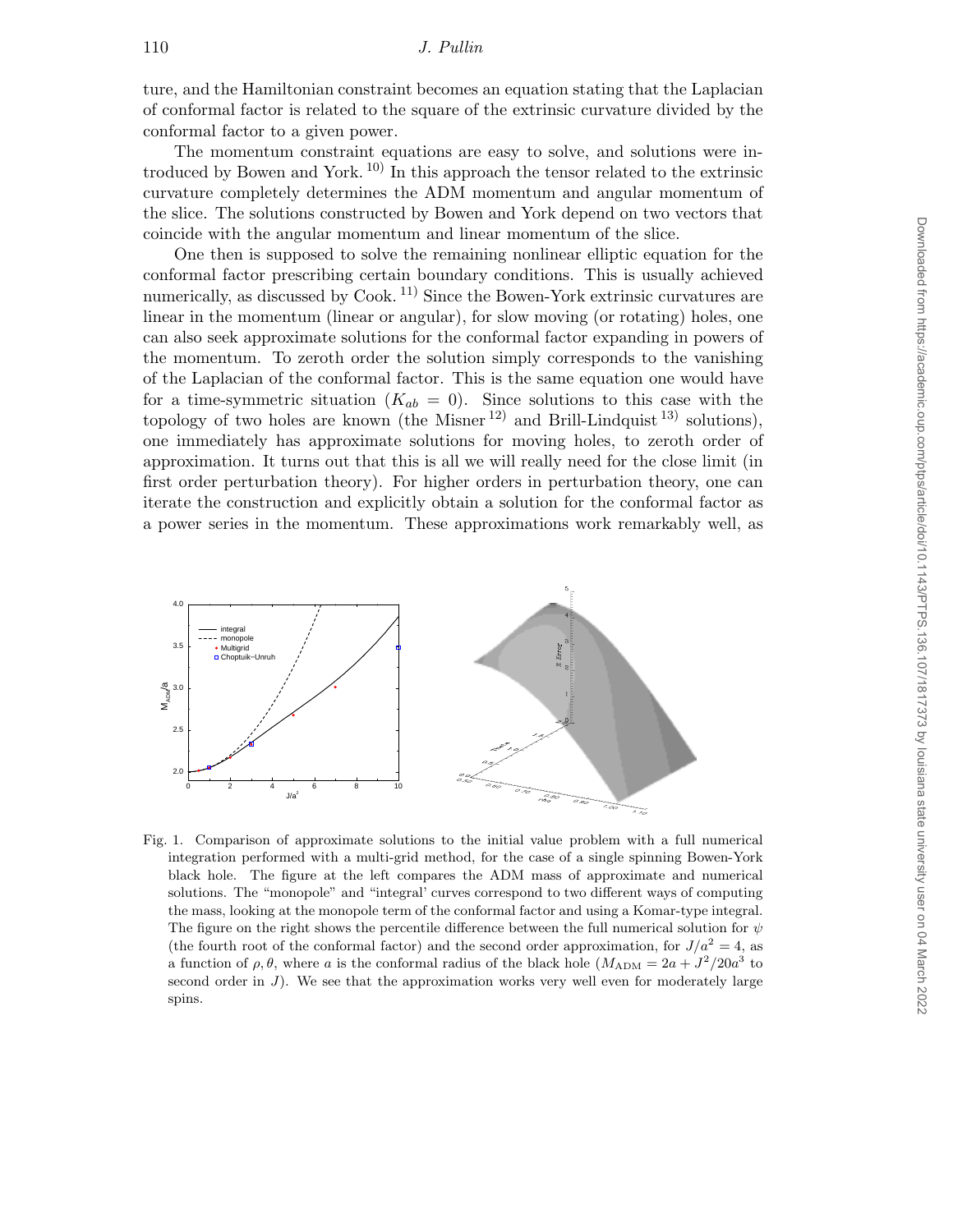

Fig. 2. The amount of energy radiated by a single spinning Bowen-York black hole as it "relaxes" to a Kerr black hole, computed treating the spacetime as a perturbation of Schwarzschild (one can view Kerr as a stationary perturbation of Schwarzschild, and the radiated energy is given by the non-stationary part of the perturbation). The amount becomes comparable to that produced by a collision for values of the spin larger than  $0.5$  in terms of the Kerr parameter a. The three curves correspond to different choices in how to compute the ADM mass. As we argue in the text, the perturbative calculations of the mass are not very accurate, but one can recourse to numerical calculations to get good estimates.

shown in Fig. 1 for the case of a single spinning hole.<sup>14)</sup>

An important drawback of the Bowen-York family of solutions is the conformally flat nature of the spatial metric. This is especially troublesome since neither a boosted Schwarzschild black hole nor a spinning Kerr hole<sup>15)</sup> appear to admit slicings with spatially flat sections. This means that the Bowen-York solutions will not represent purely boosted or spinning black holes, but there will be "additional radiation", which in general will be larger, the larger the momenta of the holes. Since for realistic collisions one expects the holes to be rapidly spinning, this is a serious impediment. In fact, one can consider  $(14)$  a single Bowen-York hole and study its behavior treating it as a perturbation of a Schwarzschild hole. This has been done both for boosted and spinning holes, and as shown in Fig. 2 for the spinning case, the total radiated energy is low for small values of the spin. As we will see, collisions of black holes rarely radiate more than 1% of the holes' mass, therefore one sees that the extra radiation in the Bowen-York family is tolerable even for moderate values of the momenta.

Attempts have been made to generalize the Bowen-York ansatz to better accommodate especially the spinning cases. Krivan and  $\text{Price}^{16}$  and independently, Baker and Puzio,  $17$  have proposed methods of solutions of the constraint equations. The Krivan-Price approach is based on the fact that for solutions that are "conformally Kerr" one can also find ways of superposing holes. Their solutions develop some undesired singularities, which in the case of close black holes can be hidden by the common horizon. These families of initial data have indeed been evolved successfully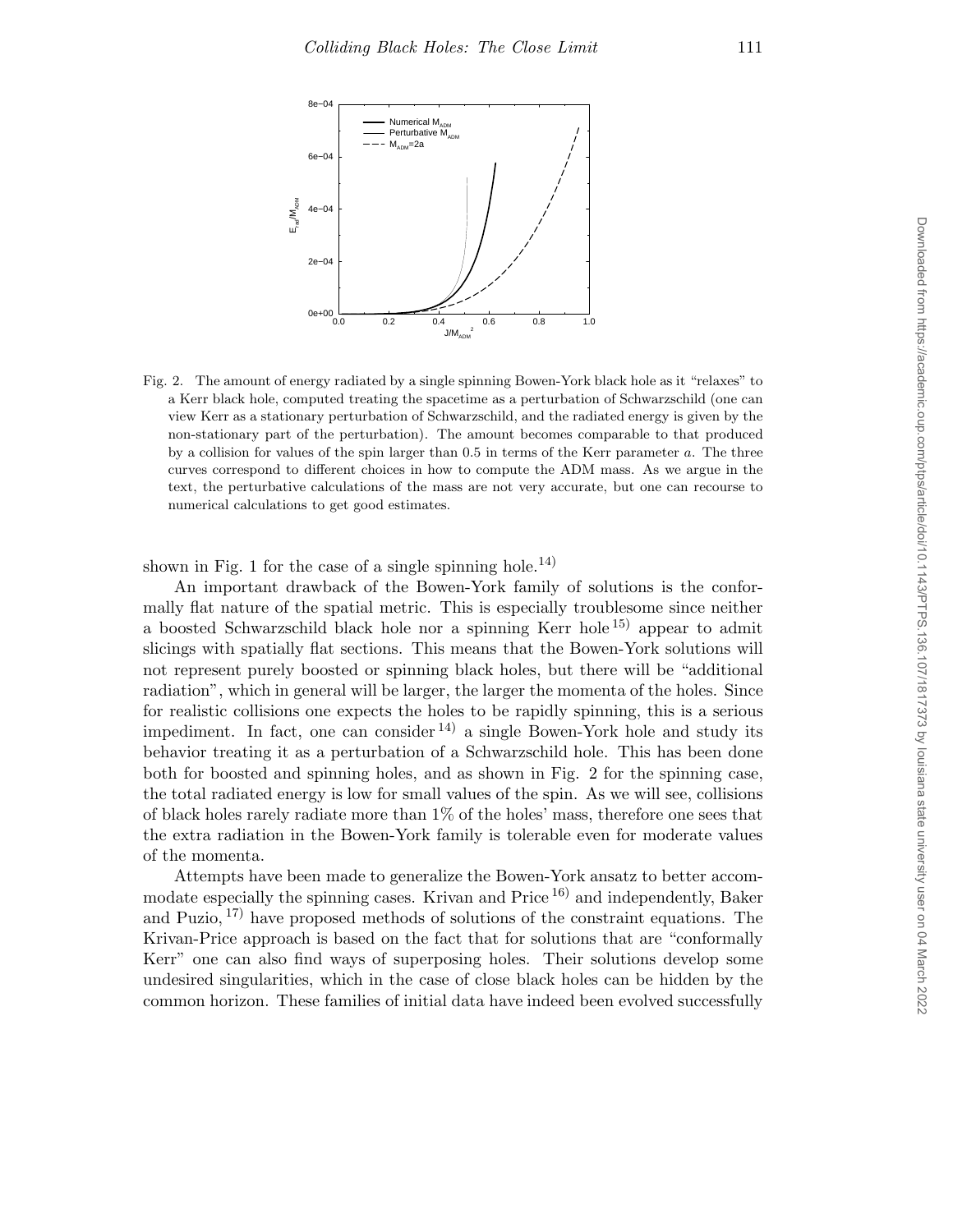in the close limit. 16) The Baker-Puzio method is based on choosing an ansatz for the spatial geometry that is able to accommodate what one would intuitively consider the superposition of the spatial metrics of two Kerr black holes, and then solving an eikonal equation for the extrinsic curvature. This is a quite novel approach in that one prescribes metric and solves for the extrinsic curvature. The eikonal equations might however develop caustics and other singularities, and the method has not completely been implemented in practice. Both methods are up to present restricted to axisymmetry, and therefore are not yet applicable for the most interesting cases of inspiralling holes. It appears that the only solutions that one can construct that can reasonably accommodate spinning holes in inspiralling situations will have to be built numerically.

Other initial data proposals involve the use of Kerr-Schild ansatze for the metric. They have both been pursued in the Cauchy<sup>18)</sup> and null<sup>19)</sup> formulations. The close limit of these families has not been explored yet.

#### *§***2. Evolution**

Once one has the initial data, one can proceed to evolve. To achieve this, the usual procedure has been to expand the initial data in terms of an expansion parameter that goes to zero as the separation of the holes goes to zero, and to identify the radial coordinate in conformal space with the radial coordinate in isotropic Schwarzschild coordinates. For cases involving boost or spin, one also keeps the leading terms in the linear momentum  $P$  and the angular momentum  $S$  of the individual holes, and assumes that P and S are of the same order as the separation in conformal space d in order to keep mixed terms. The first order departures from Schwarzschild are used to evaluate the initial data for the Zerilli function, which is then evolved using the Zerilli equation. It should be noticed that the first order departures are of order  $d^2$  in terms of the conformal separation for non-moving holes and also have terms of order  $Pd$  for boosted holes. Here we face an inevitable difficulty, which in the end becomes problematic, at least for inspiralling holes. When one considers collisions of black holes with arbitrary boosts and spins, the problem is really multiparametric, and one is really pushing things by insisting on fitting the problem into the usual framework of black hole perturbation theory, where one starts assuming a one-parameter family of space-times.

To evolve first order perturbations of black holes one has available several formalisms. They are all equivalent, but the details are significantly different. Let me concentrate on two of the most popular approaches. One of them is based on the Newman-Penrose formulation and leads (in the case in which the background space-time corresponds to a rotating black hole) to the so-called Teukolsky equation. This equation is a (complex) equation for the linearized part of one of the components of the Weyl spinor. In the case of a non-rotating background the Teukolsky equation reduces to the so-called Bardeen-Press equation. For a variety of historical reasons we have not used these formalisms in our approach, but rather used a different formalism which we broadly call Regge-Wheeler-Zerilli (RWZ) formalism. This formalism was constructed by treating separately the even and odd parity portions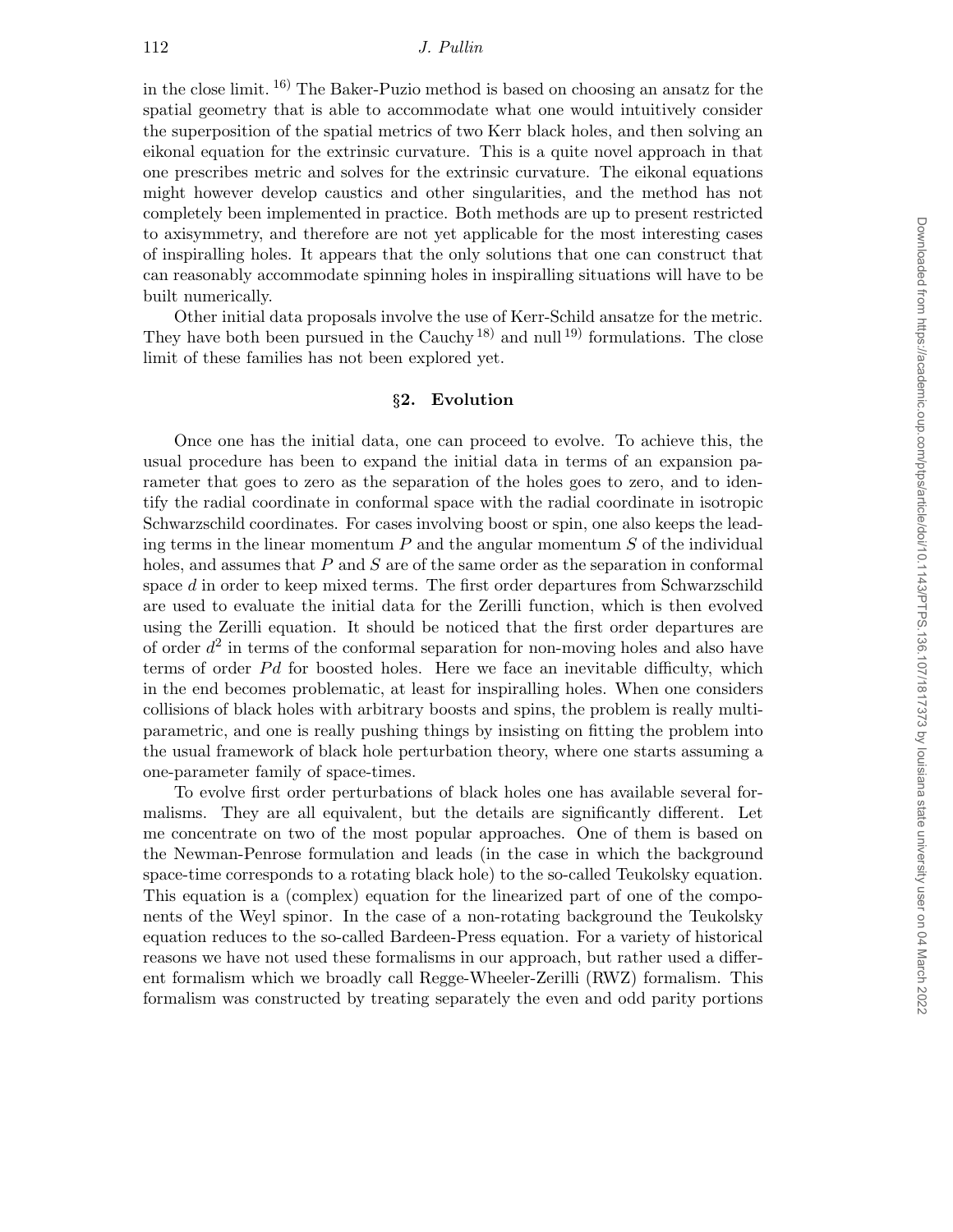of the linearized perturbations. In both cases a real function is constructed out of the linearized components of the metric and satisfies a linear equation. For the case of even-parity perturbations the equation is called the Zerilli equation and for the odd-parity perturbations it is called the Regge-Wheeler equation. They are both equations for a single real function enconding the relevant gravitational degree of freedom. In the even parity case, the so-called "Zerilli function" is constructed with the components of the perturbative metric and its first time derivatives. Formulas for its construction are available that are invariant under first order coordinate transformations (gauge transformations).  $^{20}$  Similar formulations are available for the odd-parity perturbations.

For the case of head-on collisions of momentarily stationary and boosted black holes, as well as for non-head-on collisions of non-spinning holes, the first order perturbations are only even-parity, and therefore the whole problem can be treated solely with the Zerilli equation. This was in part the historical reason for looking at this formalism, since it is somewhat simpler than the Teukolsky one for these initially important cases, and yet applicable. At first order in perturbation theory, the Zerilli and Regge-Wheeler formalisms use functions that involve only first order time derivatives of the initial metric. The Bardeen-Press approach requires one further derivative, which means that one has to use the Einstein equations in addition to the initial value equations to construct the initial data. This is a bit more cumbersome, and in fact, can introduce differences  $^{21}$  depending on how one keeps orders in solving the Einstein equations, so it should be kept in mind in comparing the formalisms.

Figure 3 shows the radiated energy in a collision of two momentarily stationary black holes (Misner problem), as a function of the initial separation. We see here that the close approximation predicts very well the radiated energy up to separations of about six times the mass of each individual hole, when compared with full numerical simulations.

The figure also includes results for second order perturbation theory. The formalism is described in detail in Ref. 22). What is clear from the figure is that the perturbative formalism is self-consistent, that is, it is able to predict via recourse to higher order perturbations when it will fail to agree with the numerical results. The results are even more impressive for waveforms as shown in Fig. 4. This figure corresponds to a region of parameters in which the second order correction is maximal, that is, just before perturbation theory breaks down. It should be emphasized that the numerical results have certain uncertainties as well, as discussed in Ref. 5), so the agreement is probably even better than depicted.

These results are illustrative of what one can achieve in the head-on collision case with the close limit. One can also discuss collisions of boosted black holes  $2^{23}$ ,  $2^{4}$  to first and second order in perturbation theory, and the agreement with the numerical results is even more attractive. In Fig. 5 we show the agreement with numerical results for the energy. We see two remarkable things in the energy plot: first of all, the approximation works very well for large values of the momentum. Remember we argued initially that we would be considering a "slow" approximation, in the fact that we ignored the right-hand side of the Hamiltonian constraint. Why is it then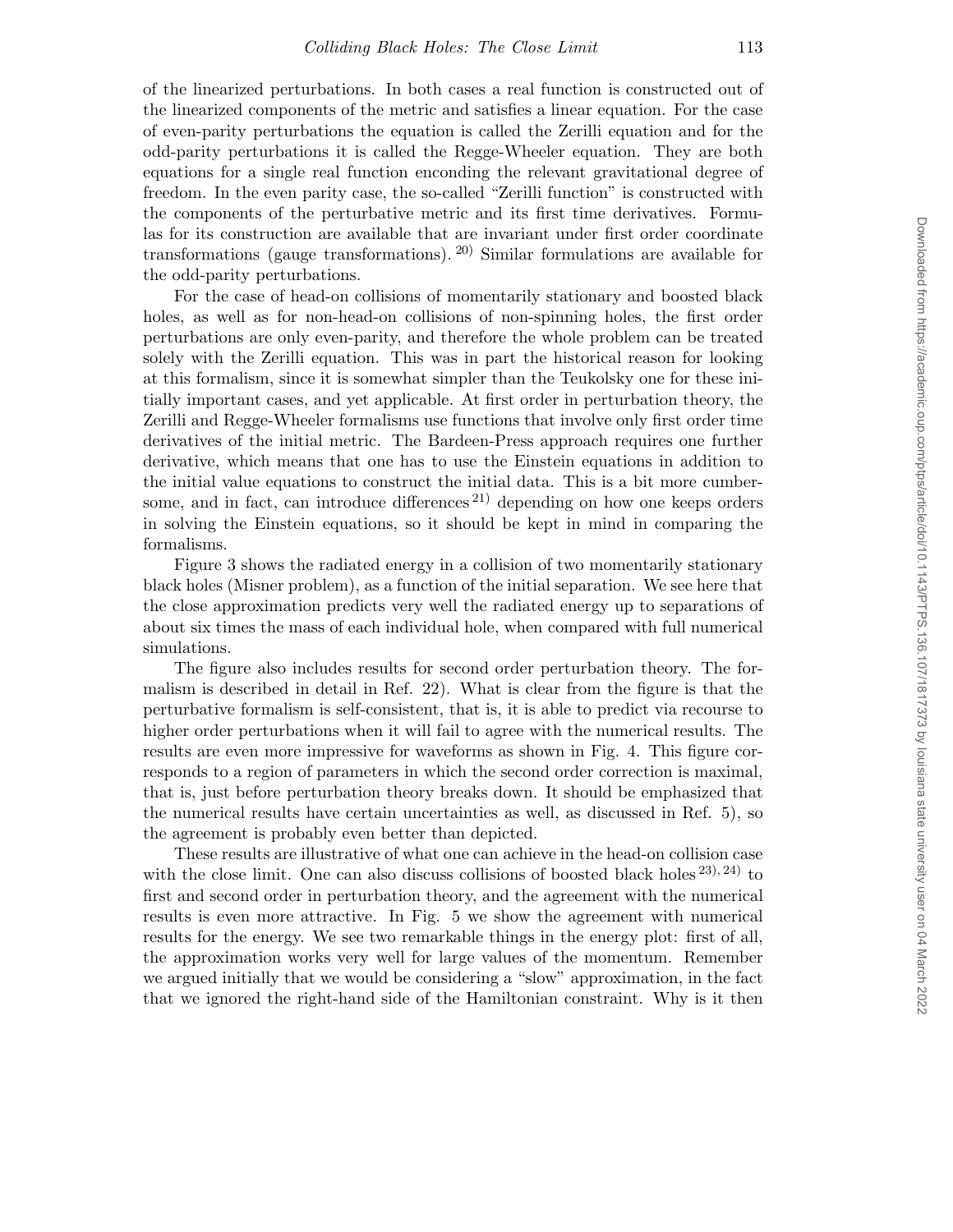that the energies keep on agreeing well for large values of  $P$ ? The answer lies in the structure of the equations of the initial value problem. The equation satisfied by the extrinsic curvature is linear. Therefore as we increase the momentum, the extrinsic curvature grows without bound. In fact it grows linearly. The Hamiltonian constraint, however, due to its non-linear structure, implies that the conformal factor has a weak dependence on the momentum. As a consequence, for large values of the momentum, the initial data is completely "dominated" by the extrinsic curvature portion. We are doing a very poor job of accounting for the conformal factor with the "slow" approximation, but since the conformal factor is in norm very small in comparison with the extrinsic curvature, the evolution is completely dominated by the extrinsic curvature, for which we have an exact solution! One should be a bit cautious with this statement on one occasion: in the calculation of the ADM mass. The ADM mass is *completely* dominated by the conformal factor, therefore it is very poorly approximated by our technique. But the ADM mass can be computed numerically in the initial slice, and since the collisions radiate a comparatively small amount, the approximation is good throughout the evolution.

The second interesting aspect of the energy plot for the boosted collision is given by the "dip" in the energy that occurs as one increases the momentum. This is related to the previous point. If one starts the plot from the left, initially there is zero momentum, so one is simply recovering the results of the Misner case. In



Fig. 3. The radiated energy in a collision of two momentarily-stationary black holes (the Misner problem) compared with the results of full numerical simulations of the NCSA/Potsdam/WashU group. We see that the approximation works well for black holes that are closer than about six times the mass of each hole.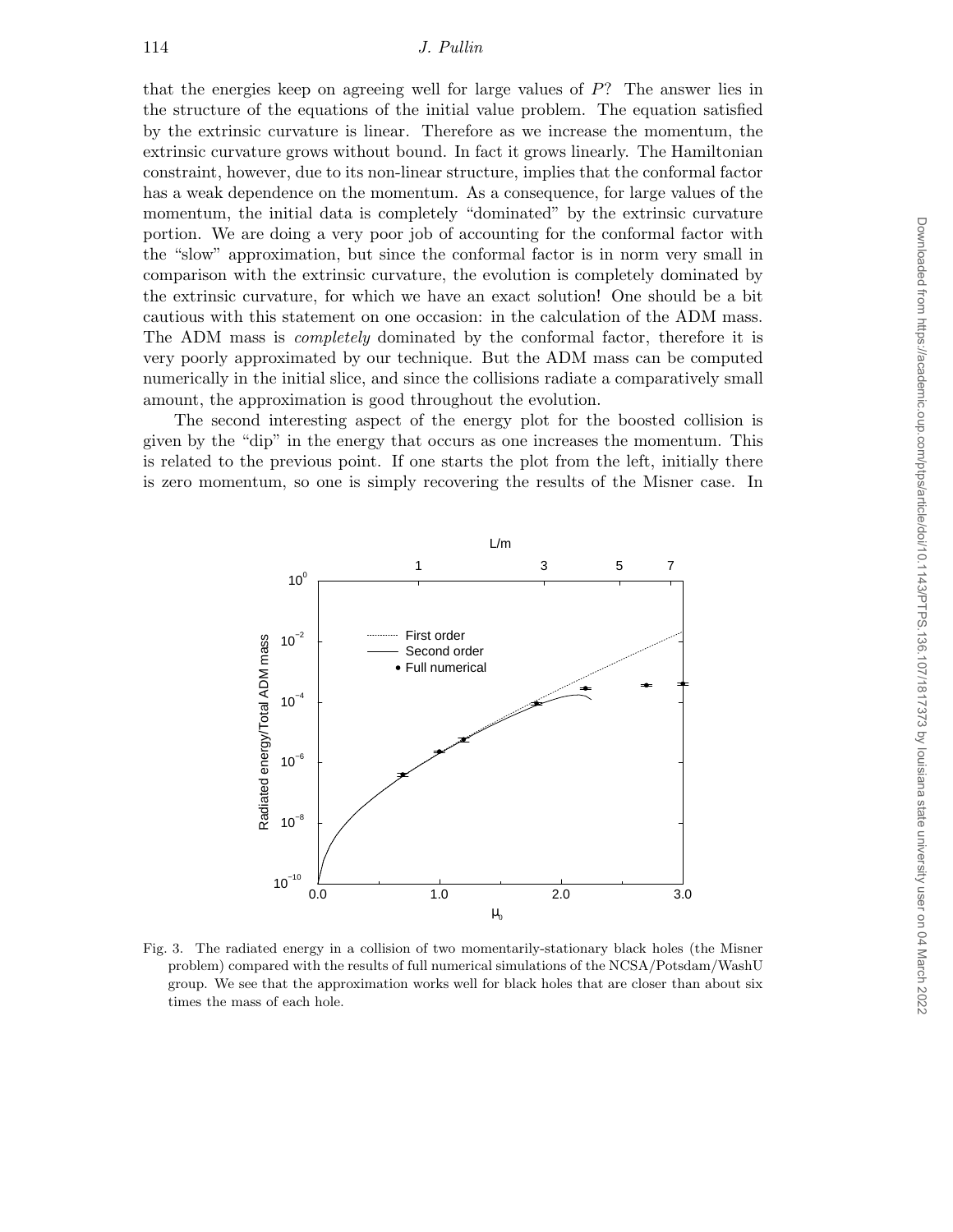

Fig. 4. First and second order waveforms. Because the first and second order Zerilli functions are not the coefficients of an expansion of a function, it makes no sense to compare them. We therefore present the time derivative of the first order Zerilli function and a second order correction to it. These quantities convey information about the gravitational waveform, since their square is proportional to the radiated power.

such case, all the radiation is produced by the conformal factor since the extrinsic curvature vanishes identically. As one increases the momentum, the portion of the initial data coming from the conformal factor and that of the extrinsic curvature "compete" with each other, and actually cancel each other, giving rise to the dip. As the momentum is increased further, the extrinsic curvature dominates. The cancellation at the dip implies that first order perturbation theory actually does not work too well, in spite of the fact that nominally we are in the optimal regime of applicability. Since there is a cancellation occurring one needs higher orders to account properly for things, as the energy plot shows.

### *§***3. Collisions with net angular momentum**

The most interesting collisions of black holes are not the head-on ones of course but the ones with angular momentum. In such case the immediate reaction is to think that the space-time should be approximated as a perturbation of a Kerr black hole. We shall see that this is not necessarily the case, however. There are several reasons why it might not be better to consider perturbations of Kerr.

To begin with, the whole perturbative paradigm consists in assuming one has a background metric and then "small departures" characterized by a dimensionless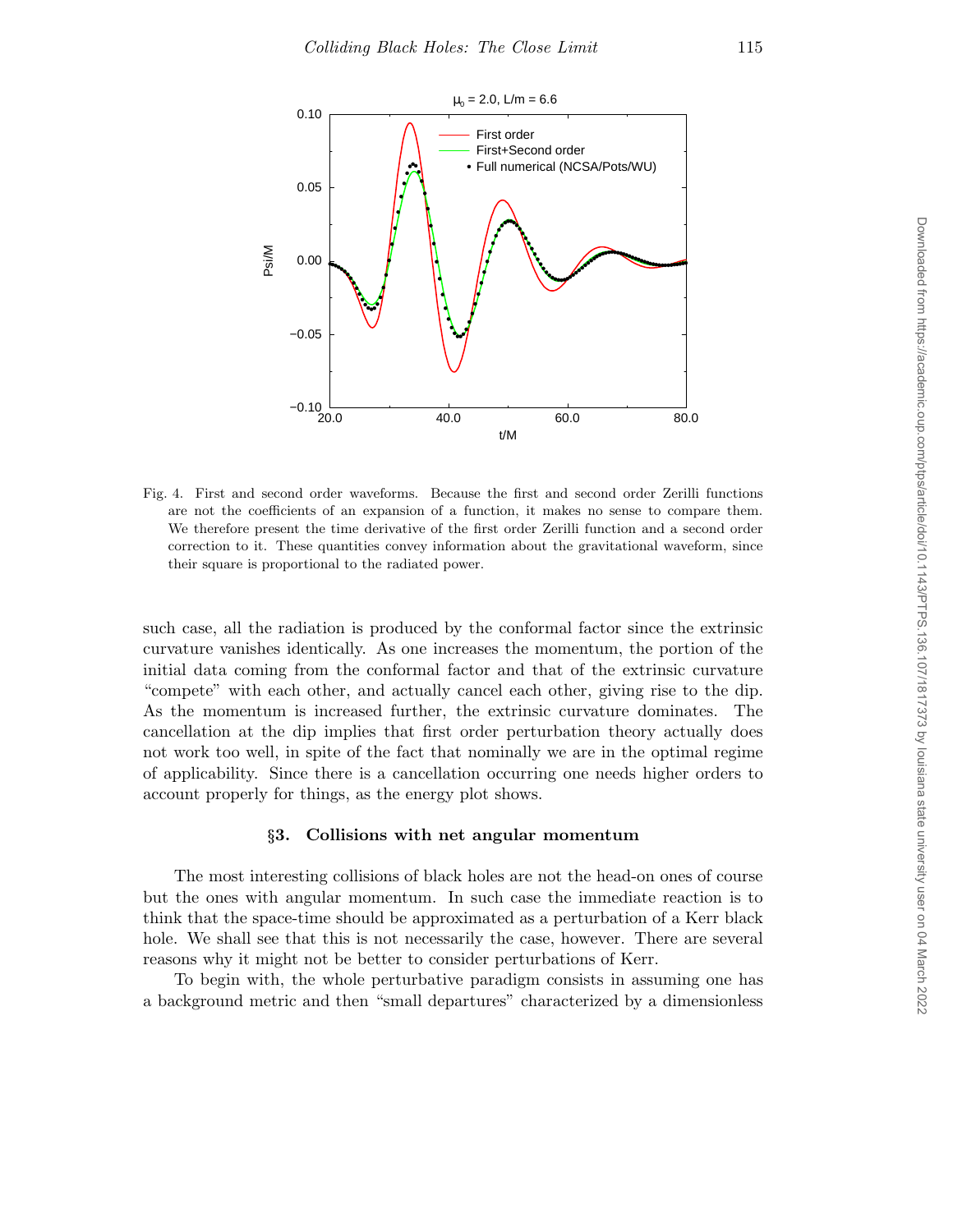116 *J. Pullin*



Fig. 5. Radiated energy in head-on black hole collisions as function of the momentum for a separation of  $\mu_0 = 1.5$ ,  $L_{\text{phys}}/(0.5M_{ADM}) = 5.5$ . Depicted are the close-slow approximation and the full numerical results of the Potsdam/NCSA/WashU group. Even for large values of the momentum, the first order results overshoot and the first plus second order undershoot the numerical results by only 20%. The inset shows the "dip" region.

parameter  $\epsilon$ . Consider the collision of two non-spinning holes. In the "close limit" approximation the way we have set up things is to assume that both the separation of the holes  $d$  and their linear momenta  $P$  are small. As a consequence the total angular momentum of the holes  $L = Pd$  will be small. In the "close limit" the angular momentum goes to zero. That is, when we make the perturbative parameter small in such a family of initial data, we recover the Schwarzschild spacetime and not the Kerr spacetime. We shall in fact see that for this case (non-spinning holes) one is indeed better off not using Kerr perturbations in practice. Moreover, if one insists on using Kerr perturbations, the perturbative formalism one sets up is at best peculiar. This is due to the fact that *the perturbative parameter* (essentially the angular momentum) *now appears in the background spacetime*, and to all orders in perturbation theory. This is not the usual way perturbation theory is set up. We have carried out calculations of this sort but we will shortly see that these conceptual difficulties eventually lead to confusions.

What if the holes are spinning? In such a situation one would presumably be better off considering the problem as a perturbation of a Kerr spacetime, but there are caveats. Is one going to consider the spins as fixed and determining the background and then use linear momenta and separation as "small" and "comparable" perturbative parameters? One might, but it would be odd in the sense that the angu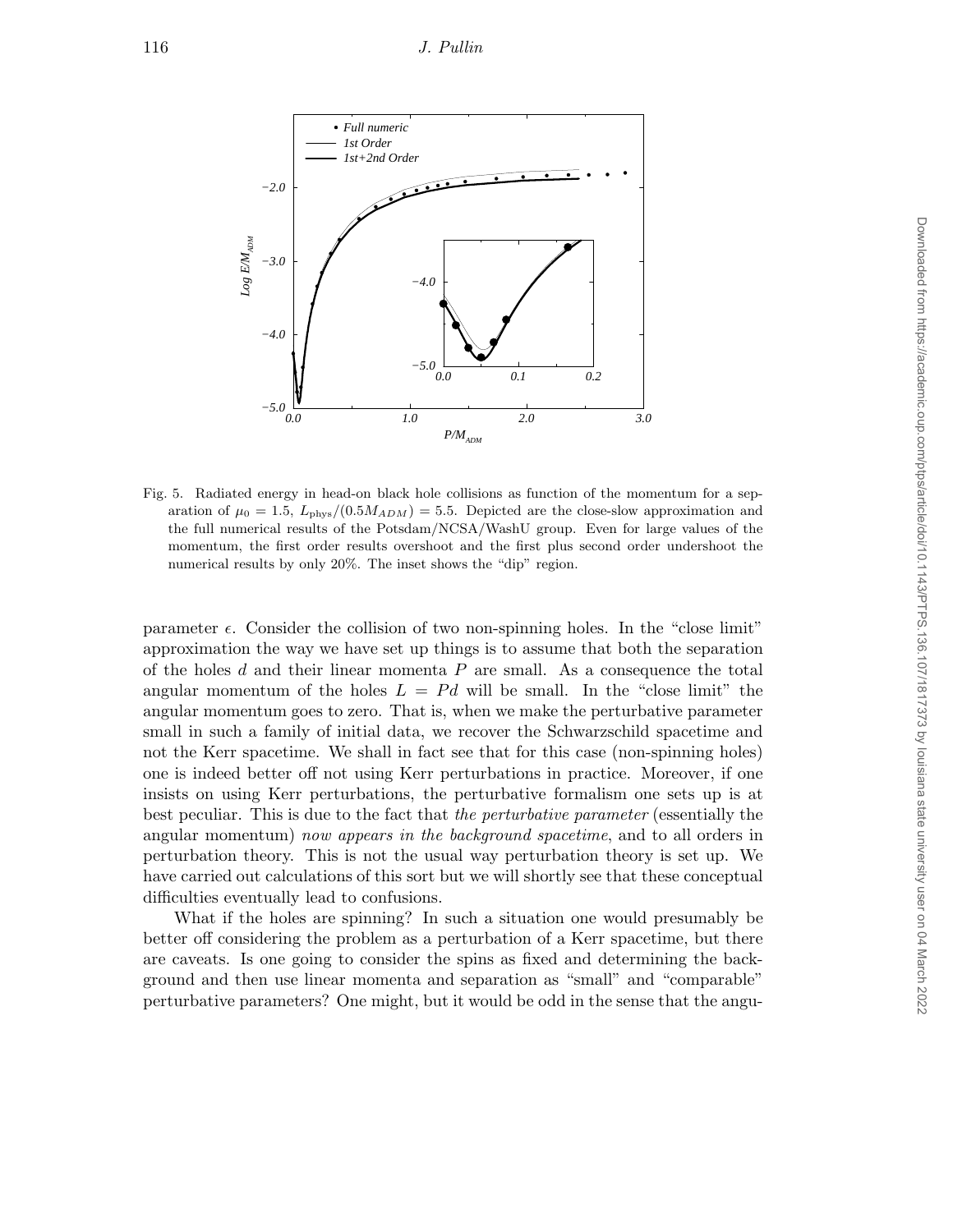lar momentum of the system should be taken into account when computing the total angular momentum. However, the orbital angular momentum is a significant component of the total angular momentum, we are back at the same problem as before: the background will depend (maybe more mildly) on the perturbative parameter. To add to the difficulties, the Bowen-York family of solutions does not represent Kerr black holes well individually, so if one is interested in studying situation with high spins in the individual holes, one will be adding a lot of spurious radiation.

One might be facing an unsolvable problem in the sense that the Schwarzschild solution has a more "robust" nature than the Kerr solution. That is, all concentrations of energy that are roughly spherical are close to the Schwarzschild solution outside. Rotating configurations only have exterior Kerr fields if there is a precisely tuned set of multipoles in the field. Two distinct concentrations of energy, like black holes, that inspiral towards each other might simply not look from the outside like a single rotating black holes, multipole-wise.

In the end perhaps the best way of sorting out these issues is to attempt to apply the perturbative formalism for these problems, and see what is the outcome. One can be conservative: in parameter regions where all formalisms agree, one can be quite confident in the results, and discard other results until confirmed in other ways. We are in the process of doing so. Currently we have only completed the non-head-on collision of two non-spinning Bowen-York holes. 25) We have evolved it with both the Zerilli and the Teukolsky formalism. To achieve the evolutions with the Teukolsky formalism we needed several intermediate results. To begin with, there was virtually no experience with the Teukolsky equation in the time domain, largely because it is a 2 + 1-dimensional problem. Krivan, Laguna, Papadopoulos and Andersson have now written a code<sup>26)</sup> that integrates the Teukolsky equation in the time domain. That is the code we are using for evolution. Given the lack of experience with the Teukolsky equation in the time domain, we had to set up formulas relating the metric and extrinsic curvature to the initial data for the Teukolsky function. This is somewhat complicated technically, but it can be achieved.  $27$ 

Figure 6 depicts the waveforms and energy radiated for the non-head-on collision of two black holes. The result shown in this figure is for two black holes initially separated in conformal flat space by  $d = 1.8$  in terms of the mass of each hole. (If one were considering a Misner type geometry, the proper separation measured along the geodesic threading the throats would be 5.5 in in the same units.  $\binom{4}{1}$  The curve labeled Z shows results for linearized perturbation calculations using the Zerilli equation; the curve  $T$  shows the result of "hybrid perturbation" calculations using the Teukolsky equation. The two results diverge around parameter values of  $J/M^2 = 0.4$  to 0.5, and this is a reasonable limit to take for the applicability of perturbation estimates. We note that the Teukolsky results lie above the Zerilli results, and this weakly suggests that the Zerilli-based estimates are more accurate. (In close limit estimates for head-on collisions, linearized results always overestimated the nonlinear — i.e., numerical relativity — results.)

Summarizing, we see that in the close limit the collisions do not seem to radiate more than 1% of the mass of the holes. This limitation is robust, in the sense that we already saw it in the boosted head-on collisions: if one attempts to increase the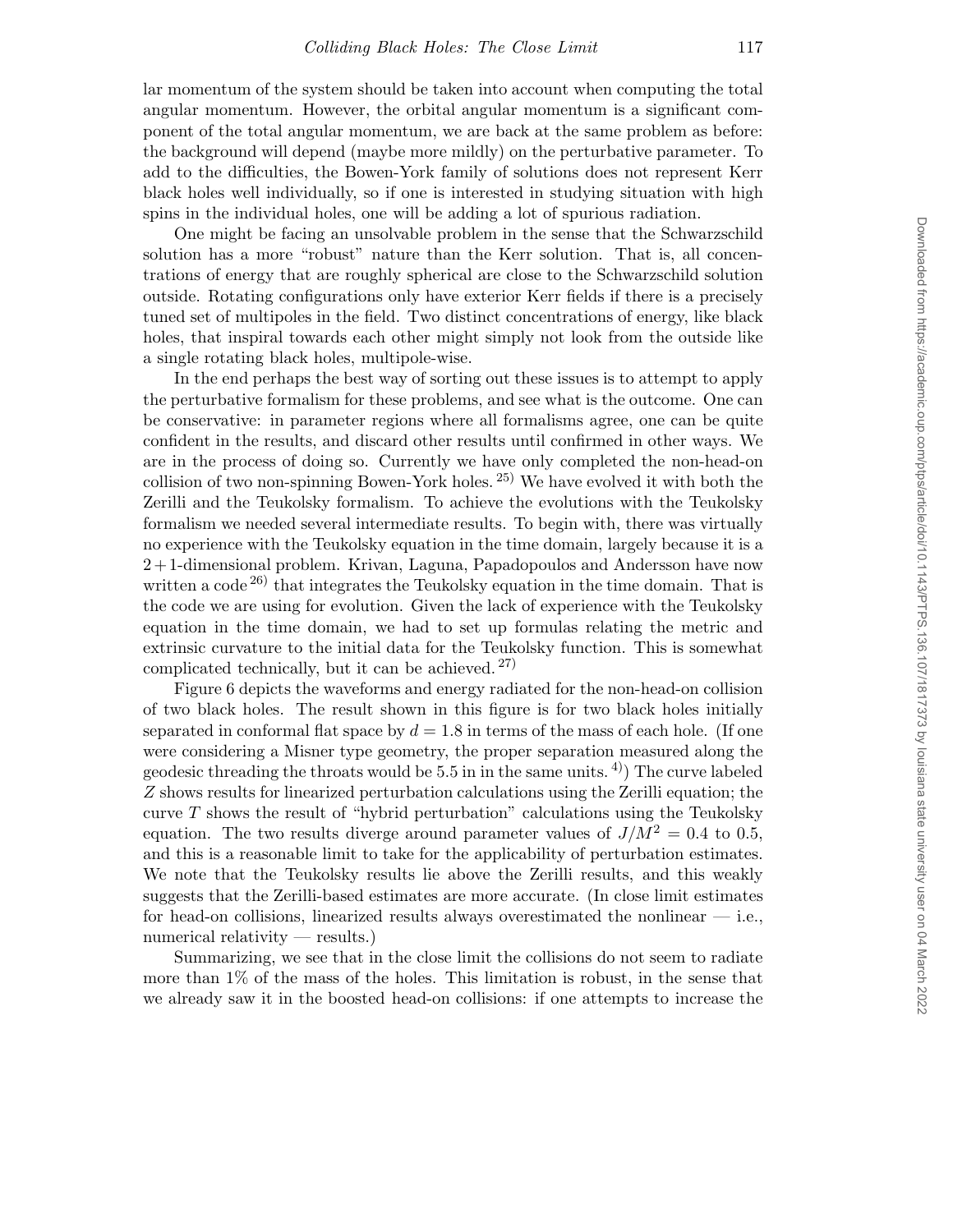

Fig. 6. The figure on the left shows the strain amplitude in the equatorial plane as a function of time, producted by a  $10M_{\odot}$  black hole binary going through its ringdown phase at a distance of 100 Mpc from the detector. We assume that the detector is oriented for maximum sensitivity to the radiation in the orbital plane. (For an  $L$  shaped laser interferometer, one arm of the  $L$ would have to have the orientation just described for the bar; the other arm would have to be perpendicular to the orbital plane.) On the right is shown the fraction of the mass of the system radiated as gravitational waves as a function of the normalized initial angular momentum of the collision.

radiation by boosting the black holes harder, one also increases the initial ADM mass and therefore the radiated fraction of the energy in the end does not increase. The one percent figure is smaller than estimates that have been traditionally used for data analysis purposes.  $^{6)}$ 

Having at hand collisions without axisymmetry, one can ask questions about the radiation of angular momentum. A priori these are very interesting questions since it is expected that black holes will inspiral towards each other with too much angular momentum, in the sense of possessing more angular momentum than that needed to make the final resulting black hole extremal. Presumably this excess angular momentum has to be radiated somehow. It is not expected that this would happen in the final instants of the collision, but nevertheless it would be instructive to see what happens in these final moments.

We have computed the radiated angular momentum in both the Zerilli and the Teukolsky formalisms. At the moment however, it is not clear if these calculations are appropriate. We find that the radiated angular momentum disagrees in both calculations. We have eliminated all possible sources of errors by simply evolving the same initial data with the Teukolsky and the Zerilli codes and checking that if one eliminates the angular momentum dependent terms from the Teukolsky evolution equation (but not from the initial data), the results agree with those of the Zerilli evolutions. It appears that the addition of those (inconsistent perturbatively, as we argued above) small terms changes the predictions dramatically. This is not entirely surprising. The radiated angular momentum is a more subtle quantity to compute than the energy (where both formalisms agree quite well). The latter is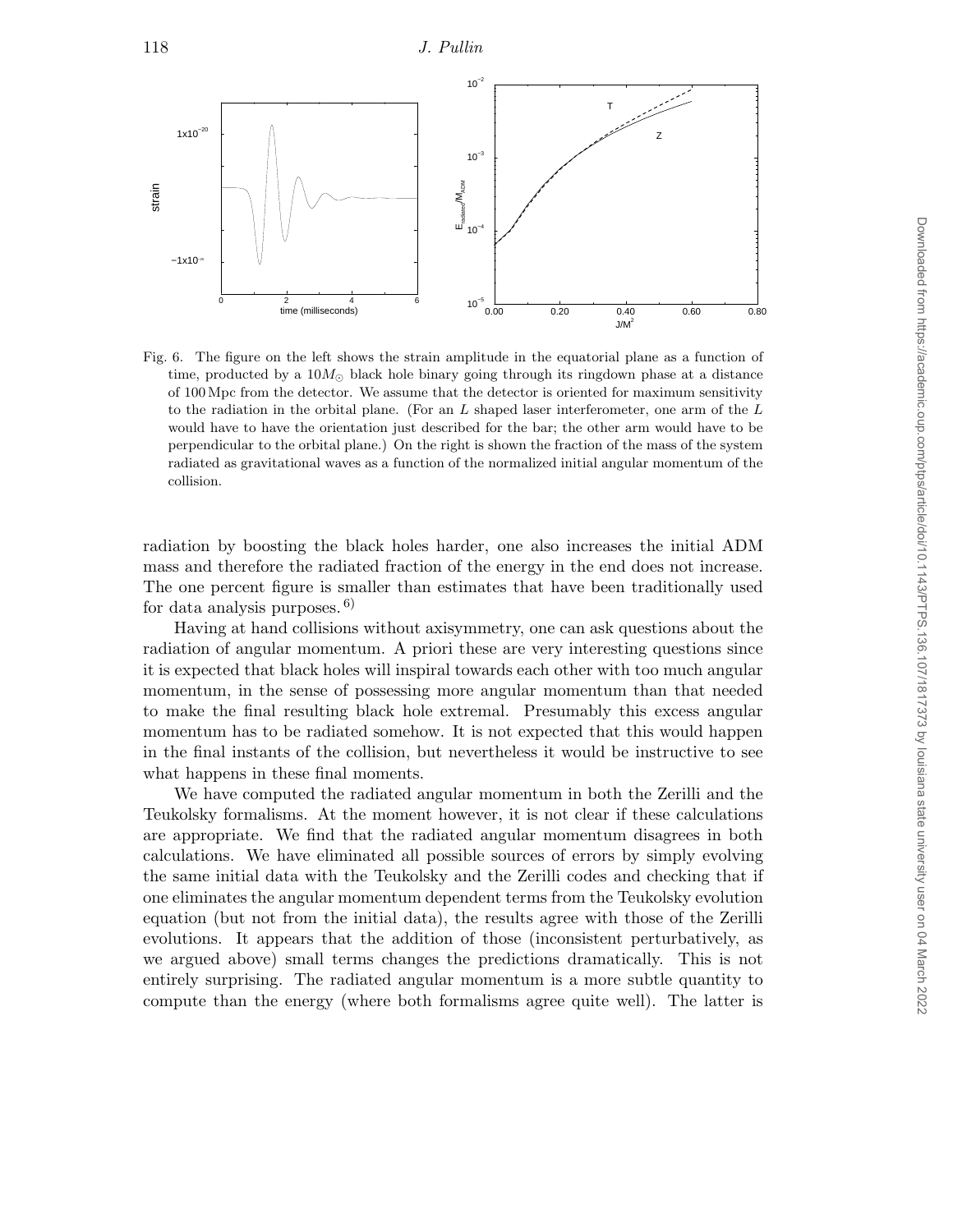basically a sum of squares, whereas the angular momentum is given by a correlation of modes. A small phase shift in one of the modes will therefore have no impact on the calculation of the energy, but would change dramatically the angular momentum radiated. Apparently this is the effect of the extra terms in the Teukolsky equation, and therefore the calculation in this formalism predicts much more radiated angular momentum.

There clearly is more to be understood in the comparison of Teukolsky and Zerilli calculations for the close limit of colliding black holes. This will require working both formalisms to higher order. Progress in setting up a second order formalism for the Teukolsky equation is being made by Campanelli and Lousto. 28)

## *§***4. Summary**

The close limit of black hole collisions has taught us several things about black hole collisions. The formalism is not capable of addressing the most interesting questions in the subject, but it allows us to tackle certain issues in a degree of concreteness that the full numerical simulations are currently lacking. Further work is needed to complete the understanding of the close limit of inspiralling black holes with spin. The whole subject has spawned interest in the initial data problem and progress is being made on this front too. The application of perturbative techniques to extend the life of full numerical codes also opens a new avenue for synergy between numerical and analytical work. In my opinion this synergy will be vital to allow the final tackling of the problem of two colliding black holes.

## **Acknowledgements**

I wish to thank the organizers for the invitation to this wonderful conference. This paper summarizes work done with many collaborators: among the ones who have contributed the most are John Baker, Reinaldo Gleiser, Gaurav Khanna, Pablo Laguna, Hans-Peter Nollert, Richard Price. Iam also grateful to Pete Anninos, Andrew Abrahams, Greg Cook, Steve Brandt and Ed Seidel for help with comparisons with full numerical results. I am indebted to many other people for insights and discussions. This work was supported in part by the National Science Foundation under grants NSF-INT-9512894, NSF-PHY-9423950, NSF-PHY-9407194, research funds of the Pennsylvania State University, the Eberly Family research fund at PSU. JP acknowledges support of the Alfred P. Sloan and John Simon Guggenheim foundations. I wish to thank the Institute for Theoretical Physics of the University of California at Santa Barbara for hospitality during the completion of this work.

#### **References**

- 1) P. Jaranowski and G. Schaefer, gr-qc/9906092.
- 2) L. Blanchet, G. Faye and B. Poinsot, Phys. Rev. **D58** (1998), 124002.
- 3) T. Damour, B. Iyer and B. Sathyaprakash, gr-qc/9801014.
- 4) P. Anninos, R. Price, J. Pullin, E. Seidel and W.-M. Suen, Phys. Rev. **D52** (1995), 4462.
- 5) P. Anninos, S. Brandt and P. Walker, Phys. Rev. **D57** (1998), 6158.
- 6) S. Hughes and E. Flanagan, Phys. Rev. **D57** (1998), 4535, 4566.